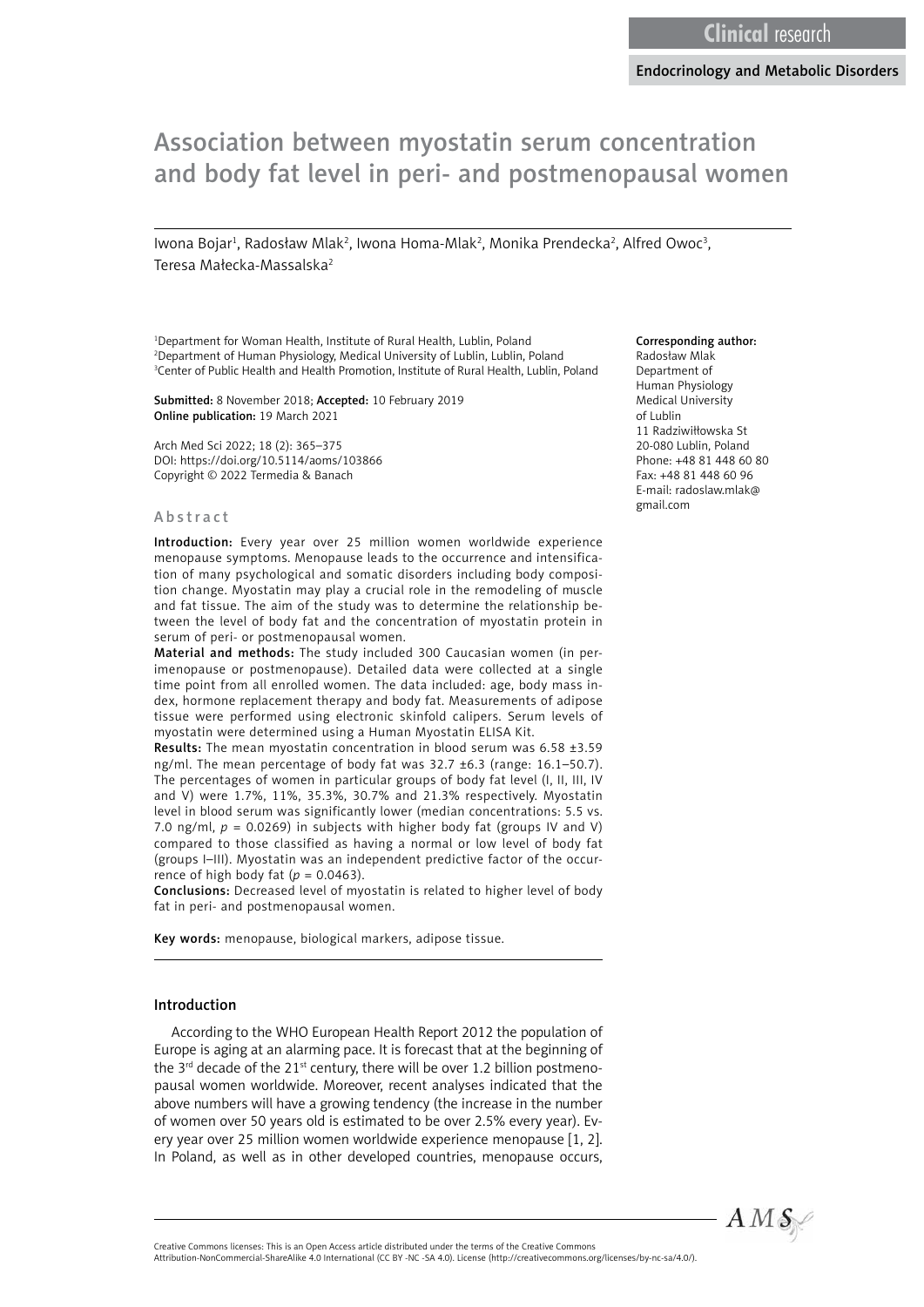on average, at the age of about 50 [3]. Menopause occurring in woman in the fifth decade of their life is a normal, physiological process associated with the reduction and finally loss of fertility caused by progressive loss of generative ovarian function. The occurring changes affect the functions that hormones, mainly estrogen, perform in the woman's body. Thus, menopause leads to the occurrence and intensification of many psychological (mood changes including depression, irritability, memory impairment, problems with concentration) and/ or somatic disorders including body composition change (anthropic processes such as osteoporosis, cachexia or sarcopenia and, on the other hand, weight gain resulting in being overweight or obese) as well as vasomotor dysfunctions (e.g. arterial hypertension, ischemic heart disease) that often manifest themselves in this period of life. Moreover, it was noted that metabolic syndrome, which comprises abdominal obesity, low high-density lipoproteins (HDL) values, hypertriglyceridemia, hyperglycemia and arterial hypertension, more frequently develops in postmenopausal women [4–6]. Elevated body weight and an unfavorable redistribution of fatty tissue characterized by an increased amount of visceral fat and reduction of so-called fat-free mass are also frequently observed in postmenopausal women, in whom the prevalence of abdominal obesity can reach 60%. This result is also observed in Poland [7]. Although this weight gain in the peri- or postmenopausal period may be explained by a slower rate of basal metabolism, incorrect or irregular eating habits including a high caloric diet and, above all, the lack of physical activity, other essential factors are also considered in the pathogenesis of overweight and obesity: estrogen and progesterone deficiency, as well as age-related reduction in the levels of several hormones, leptin, ghrelin, galanin, growth hormone and neuropeptide Y [8, 9].

Recent studies have indicated that myostatin may play a crucial role in the remodeling of body composition (mainly muscle and fat tissue). Myostatin (or growth and differentiation factor 8, GDF-8) coded by the *MSTN* gene is a myokine and a member of the transforming growth factor-β (TGF-β) superfamily. It is a potent bioactive factor, expressed mainly in muscles, with the ability to modulate differentiation and growth of skeletal muscles. Moreover, it can penetrate to the extracellular space as well as the circulating blood and thus exert endocrine and paracrine effects [10, 11]. In a number of species, mutations of *MSTN* leading to so-called "double muscling" phenotype have been described. Likewise, *MSTN* knockout mice and those in which the gene coding myostatin interferes with short-hairpin RNA (shRNA) demonstrate a substantial increase of muscle mass. Interestingly, *MSTN* mRNA was found in adipose tissue, and moreover, its impact on the differentiation of this tissue was also described. Therefore, in combination with its potent effect on skeletal muscle mass and hence on the total mass of metabolically active lean tissue it definitely affects the entire body metabolism [12, 13].

The aim of the study was to determine the relationship between the level of body fat and the concentration of myostatin protein in serum of peri- and postmenopausal women.

Taken together, the above information may help to understand the complex relation between myostatin and metabolic disturbances and the associated conditions including obesity, diabetes, cachexia and cardiovascular diseases in women during or after menopause.

# Material and methods

The study included 300 Caucasian women (during or after menopause), screened and enrolled in 2015 at the Women`s Health Department, Institute of Rural Health in Lublin, Poland. All women participating in the study are workers in various institutions. We collected data regarding the participants' menopausal status. The study was carried out at a single time point, so there was no need to follow up the patients. The inclusion criteria were age from 40 to 70 years, sedentary lifestyle and generally good condition. The exclusion criteria were smoking, addiction to alcohol and/or drugs, being on a diet, cancer and/ or autoimmune diseases. The women were divided into three groups according to their reproductive status: women in the early perimenopause  $(n = 100)$ : menstruating, FSH less than 20 mIU/ml; women in late perimenopause (*n* = 43): menstruating, FSH 20 mIU/ml or more; postmenopausal women  $(n = 157)$ : not menstruating for at least 12 months. Detailed demographic and clinical data were collected at a single time point from all enrolled women, including: age, height, weight, body mass index (BMI) (underweight:  $<$  18.49 kg/m<sup>2</sup>, normal: 18.5-24.99 kg/m<sup>2</sup>, overweight: 25-29.99  $kg/m^2$ , obese:  $\geq$  30 kg/m<sup>2</sup>), hormone replacement therapy (HRT) and body fat. Measurements of adipose tissue were performed using electronic skinfold calipers (Fat Gauge, Take it easy, Finesse). Body fat was evaluated at three points of the body: the thighs, biceps and abdominal fold. The percentage of body fat was compared with previously established standards [14]. According to the above standards body fat was categorized as: very low (I), low (II), optimal (III), elevated (IV) and high (V). After a detailed medical examination, peripheral blood was collected. The serum was stored at –80°C until the ELISA test was performed. In the meantime, the results of the routine biochemical tests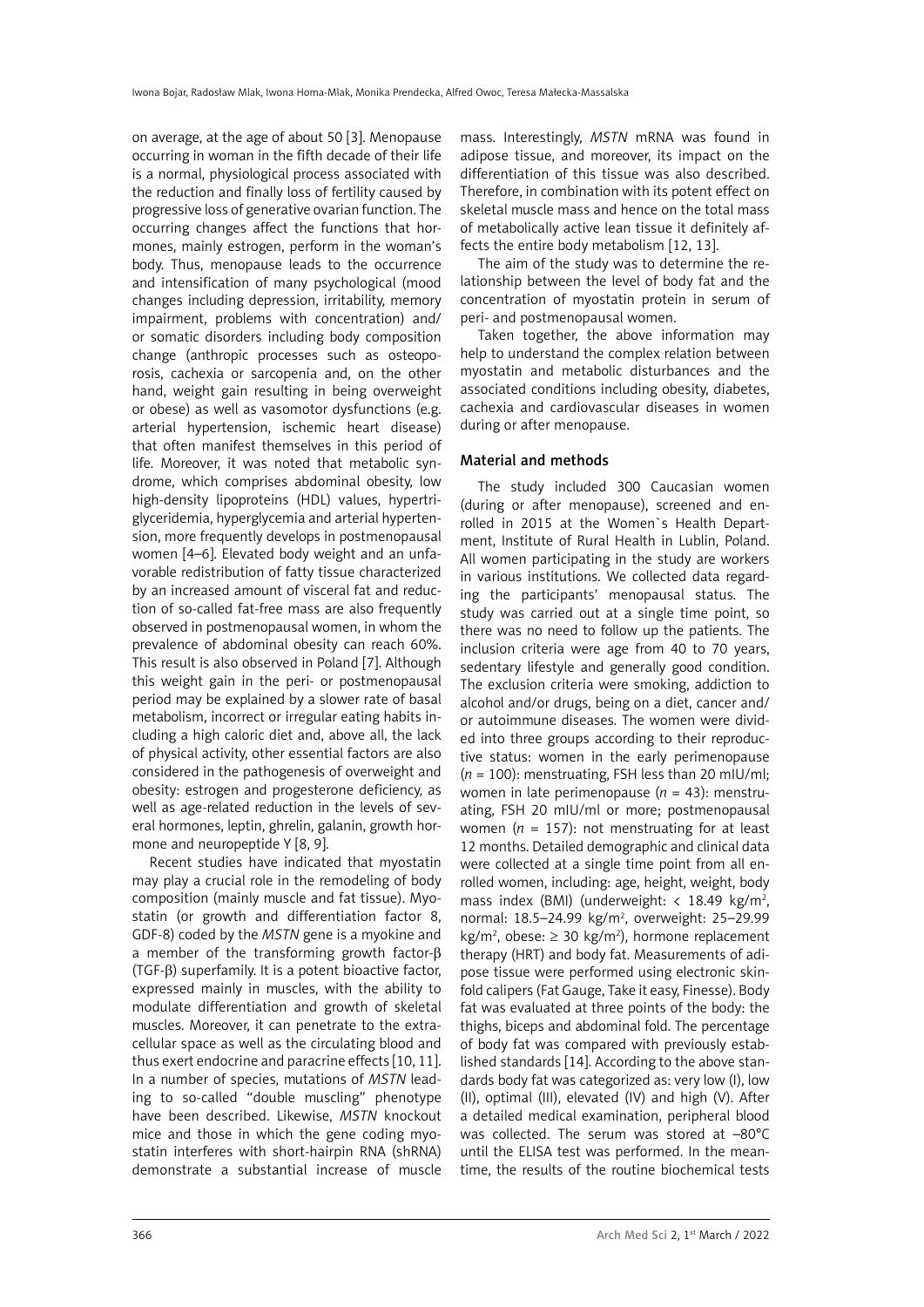were collected, including complete blood count, lipid panel, glucose and the following hormones: luteinizing hormone (LH), folliculotropic hormone (FSH), estradiol (E2), progesterone (PGN), testosterone (TTE), thyroid-stimulating hormone (TSH), triiodothyronine (FT3), thyroxine (FT4), cortisol, adrenocorticotropic hormone (ACTH). Serum levels of myostatin were estimated according to the protocol provided by the manufacturer (Human Myostatin (MSTN) ELISA Kit, SunRed Biotechnology Company). According to the assay validation information provided by the manufacturer, sample linear regression with the expected concentration of the correlation coefficient R is higher than 0.95 and the intra-assay variability coefficient is below 9%. Each assay was performed in 3 replications and then the mean of the results was calculated. Physical Fitness Index (PFI) was used in the assessment of physical capacity. PFI is calculated using the following formula:  $PFI = [(exercise time in sec$ onds)  $\times$  100]/[2  $\times$  sum of the three measurements of heart rate (after exercise)].

All procedures performed in studies involving human participants were in accordance with the ethical standards of the institutional and/or national research committee and with the 1964 Helsinki Declaration and its later amendments or comparable ethical standards. The study design was approved by the Committee of Ethics and Research at the Medical University of Lublin (consent no. 07/2015). In order to participate in the study, written informed consent for use of clinical data and peripheral blood was obtained from each patient.

# Statistical analysis

The statistical analysis of the results was performed using the following computer software: Statistica 10 (StatSoft, USA), MedCalc 10 (Med-Calc Software, Belgium). The results with the values of *p* < 0.05 were considered statistically significant. Normality of data distribution was evaluated with the Kolmogorov-Smirnov test. Since all continuous variables selected for making comparisons (myostatin and other: demographic, anthropometric, laboratory factors) had non-normal distribution the non-parametric Mann-Whitney *U*-test was used. For the same reason the correlation between myostatin and other factors (as above) was determined using Spearman's rank correlation test. Logistic regression analysis was used to evaluate the predictive value of selected factors (as above) in determining high body fat.

#### Results

A total of 300 female subjects in the peri- or postmenopausal period were enrolled. The medi-



Figure 1. Comparison of myostatin serum concentration according to menopausal status

an age in the study group was 53 (range: 44–66) years. The mean values (and ranges) of weight and BMI were 70 (42–146) kg and 26.2 (16.8–46.6) kg/ m2 respectively. In the study group, there were 0.3% underweight subjects, 43.7% women with normal weight, 39.3% overweight subjects and 16.7% women with obesity. The mean and median of the myostatin concentration in blood serum were 6.58 ±3.59 and 5.72 ng/ml respectively. Median myostatin concentration for early perimenopause (I), late perimenopause (II) and postmenopause (III) were 6.62, 8.04, 5.53, respectively (Figure 1). However, no statistically significant differences in its concentration were found among the above groups. The mean percentage of body fat was 32.7 ±6.3 (range: 16.1–50.7). The percentages of women in particular groups of body fat (I, II, III, IV and V) were 1.7%, 11%, 35.3%, 30.7% and 21.3% respectively. Basic characteristics of the study group are presented in Table I. Subgroup analysis showed significant differences in body fat level between late perimenopausal and postmenopausal women. Moreover, we noted an obvious age difference between all subgroups. However, there were no other statistically significant differences between early and late perimenopausal women; therefore these groups were considered together in further analysis. Among the studied factors only the level of HDL was significantly associated with myostatin level in blood serum. Myostatin concentration was higher in women with normal HDL (median myostatin concentrations: 6.22 vs. 3.69 ng/ml,  $p = 0.0304$ ). In subgroup analysis a trend (*p* = 0.0594) towards such a correlation was noted only in the perimenopause group. The association between demographic, clinical and biochemical factors and myostatin concentration is presented in Table II. According to the medical data, 49 (16.3%) women received HRT. However, the use of HRT was not significantly associated with body fat (32.4 vs. 32.4%,  $p = 0.9333$ ). Similarly, the use of HRT did not significantly influence myostatin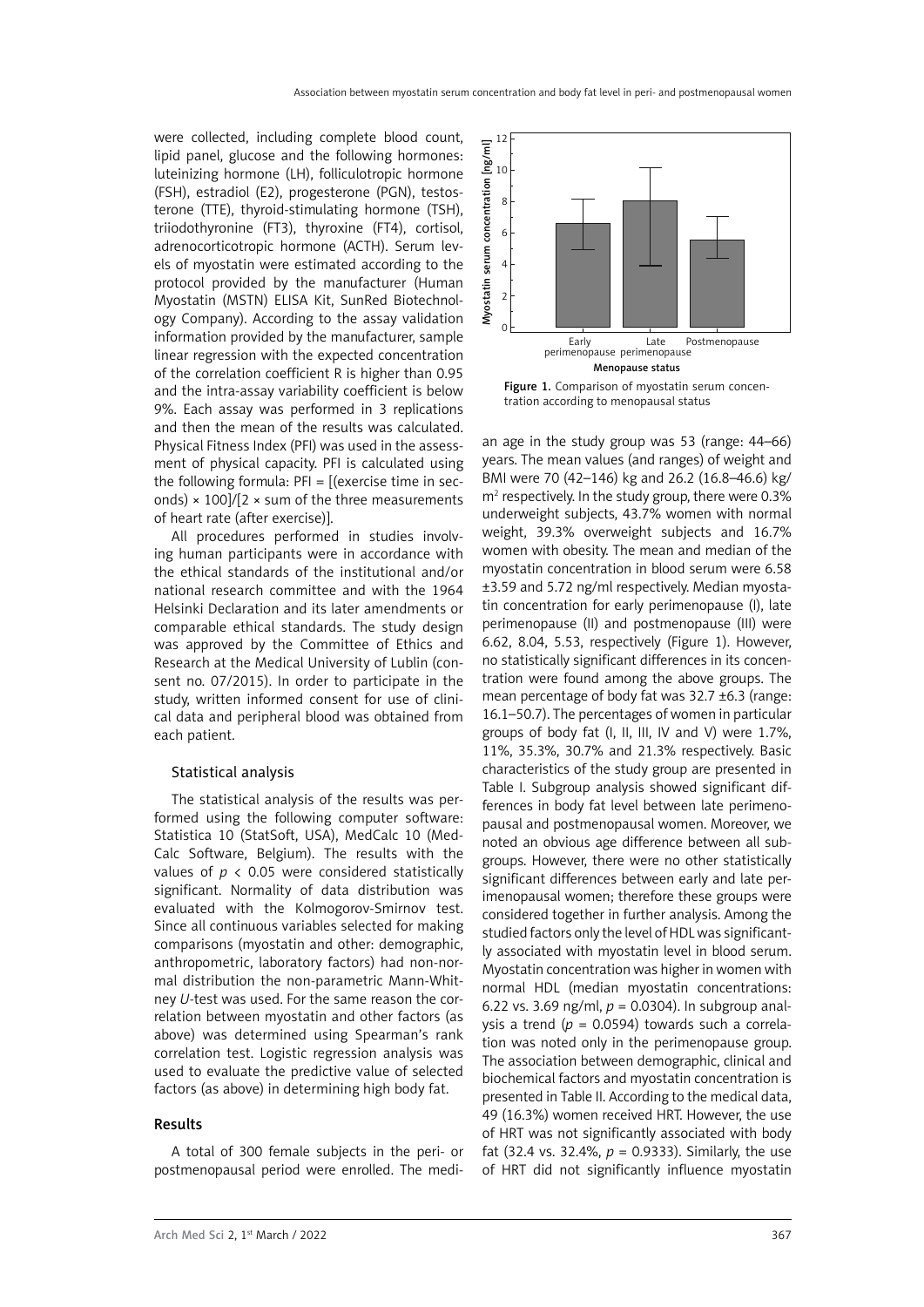| Variable |                       | Age [years]                             | Height [cm]                                        | Weight [kg]                                  | $BM$ [kg/m <sup>2</sup> ]                       | Body fat (%)                                 | Myostatin [ng/ml]                             |
|----------|-----------------------|-----------------------------------------|----------------------------------------------------|----------------------------------------------|-------------------------------------------------|----------------------------------------------|-----------------------------------------------|
| K-S test | $\boldsymbol{\rho}^a$ | 0.0001                                  | 0.0020                                             | 0.0149                                       | (0.0001)                                        | 0.0486                                       | (0.0001)                                      |
| ₹        |                       | 53; 53.1 ±4.8<br>$(44 - 66)$            | 164; 163.4±5.6<br>$(138 - 180)$                    | 70; 70 $\pm$ 12.4<br>$(42 - 146)$            | 25.8; 26.2 ±4.6<br>$(16.8 - 46.6)$              | 32.4; 32.7 ±6.3<br>$(16.1 - 50.7)$           | $5.72; 6.58 \pm 3.59$<br>$(0.78 - 15.08)$     |
| 읎        |                       | 48.00; 48.58 ±2.7<br>$(44.00 - 56.00)$  | $99 + 5.83$<br>$(151.00 - 180.00)$<br>164.00; 163. | ±14.75<br>$(43.00 - 146.00)$<br>70.00; 71.01 | $9 + 5.14$<br>$(16.79 - 46.60)$<br>25.60; 26.39 | 7 ± 6.52<br>$(16.10 - 48.68)$<br>32.52; 32.5 | ±3.85<br>(50)<br>$6.62; 6.07 \pm (0.77 - 15.$ |
| ≙        |                       | 60.00; 51.60 ±3.27<br>$(46.00 - 52.00)$ | 164.00; 163.91 ±4.95<br>$(156.00 - 174.00)$        | 67.00; 68.46 ±12.14<br>$(47.00 - 102.00)$    | 24.44; 25.47 ±4.26<br>$(18.77 - 36.13)$         | 30.47; 30.82 ±5.67<br>$(19.92 - 43.97)$      | 8.04; 7.33 ±4.26<br>$(1.31 - 14.30)$          |
| Δ.       |                       | 56.00; 56.39 ±3.36<br>$(46.00 - 66.00)$ | ±5.62<br>$(138.00 - 176.00)$<br>164.00; 162.87     | 70.00; 69.81 ±10.80<br>$(42.00 - 98.00)$     | 25.96; 26.36 ±4.36<br>$(19.05 - 44.63)$         | 33.09; 33.30 ±6.35<br>$(18.93 - 50.74)$      | $5.53; 6.33 \pm 3.41$<br>$(1.49 - 14.12)$     |
|          | ௨<br>EP and LP vs.    | 0.0001                                  | 0.2330                                             | 0.6239                                       | 0.3333                                          | 0.0720                                       | 0.2311                                        |
|          | EP vs. LP             | (0.0001)                                | 0.8984                                             | 0.3530                                       | 0.3405                                          | 0.1391                                       | 0.4853                                        |
| مُ       | EP vs. P              | (0.0001)                                | 0.2599                                             | 0.9712                                       | 0.6140                                          | 0.3408                                       | 0.4162                                        |
|          | LP vs. P              | 0.0001                                  | 0.4745                                             | 0.3021                                       | 0.1979                                          | 0.0179                                       | 0.2095                                        |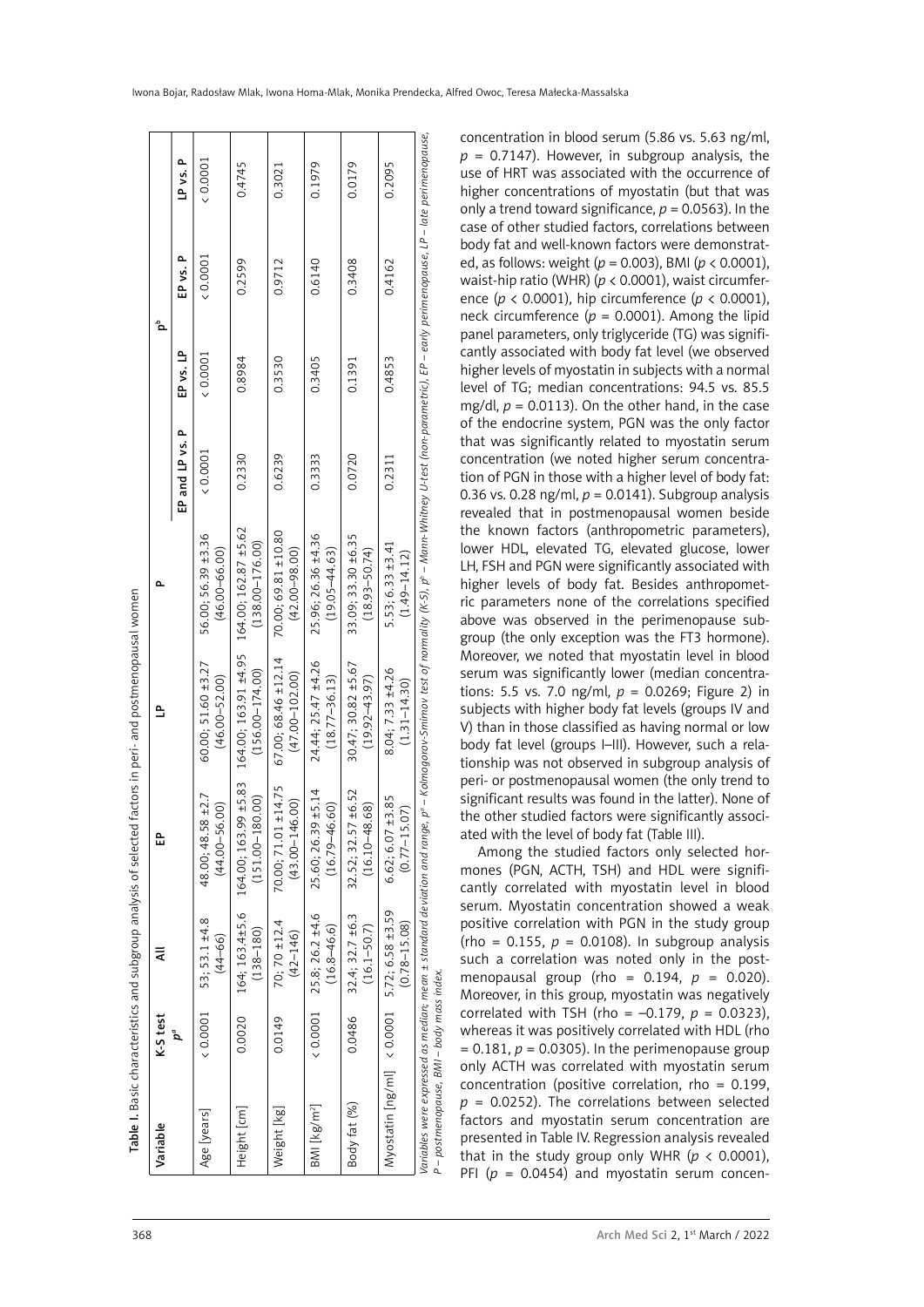| Variable                   |      |        | Myostatin concentration |        |                |        |
|----------------------------|------|--------|-------------------------|--------|----------------|--------|
|                            | All  | $p^b$  | $EP + LP$               | $p^b$  | P              | $p^b$  |
| Age [years]:               |      | 0.8749 |                         | 0.5730 |                | 0.5292 |
| $\leq 50$                  | 5.63 |        | 6.12                    |        | 4.58           |        |
| > 50                       | 5.93 |        | 7.77                    |        | 5.62           |        |
| Height [cm]:               |      | 0.8900 |                         | 0.5883 |                | 0.3079 |
| $\leq 164$                 | 5.97 |        | 5.63                    |        | 6.00           |        |
| >164                       | 5.59 |        | 7.66                    |        | 4.39           |        |
| Wight [kg]:                |      | 0.7041 |                         | 0.8983 |                | 0.4850 |
| $\leq 70$                  | 5.63 |        | 5.61                    |        | 5.72           |        |
| > 70                       | 6.22 |        | 7.62                    |        | 4.91           |        |
| BMI [kg/m <sup>2</sup> ]:  |      | 0.9726 |                         | 0.6042 |                | 0.5914 |
| $\leq 24.99$               | 5.63 |        | 5.60                    |        | 5.72           |        |
| > 24.99                    | 6.32 |        | 7.66                    |        | 4.98           |        |
| WHR:                       |      | 0.3298 |                         | 0.3464 |                | 0.7564 |
| $\leq 0.85$                | 5.72 |        | 7.15                    |        | 5.41           |        |
| > 0.85                     | 5.94 |        | 6.05                    |        | 5.94           |        |
| Waist circumference [cm]:  |      | 0.4211 |                         | 0.7419 |                | 0.3919 |
| $\leq 0.88$                | 5.58 |        | 5.63                    |        | 5.05           |        |
| > 0.88                     | 7.03 |        | 7.66                    |        | 6.50           |        |
| Hip circumference [cm]:    |      | 0.5769 |                         | 0.4813 |                | 0.9190 |
| $\leq 104$                 | 5.63 |        | 5.60                    |        | 5.65           |        |
| >104                       | 6.62 |        | 7.77                    |        | 4.99           |        |
| Neck circumference [cm]:   |      | 0.5701 |                         | 0.4308 |                | 0.9054 |
| $\leq 36$                  | 5.63 |        | 5.60                    |        | 5.69           |        |
| $> 36$                     | 6.23 |        | 7.66                    |        | 4.84           |        |
| Total cholesterol [mg/dl]: |      | 0.9213 |                         | 0.8812 |                | 0.9131 |
| $\leq 190$                 | 6.03 |        | 7.82                    |        | 4.97           |        |
| >190                       | 5.69 |        | 7.02                    |        | 5.62           |        |
| HDL [mg/dl]:               |      | 0.0304 |                         | 0.0594 |                | 0.1872 |
| $\leq 45$                  | 3.69 |        | 3.68                    |        | 3.55           |        |
| > 45                       | 6.22 |        | 7.23                    |        | 5.67           |        |
| LDL [mg/dl]:               |      | 0.8765 |                         | 0.6989 |                | 0.9504 |
| $\leq 115$                 | 5.32 |        | 5.42                    |        | 5.05           |        |
| $>115$                     | 6.22 |        | 7.46                    |        | 5.58           |        |
| TG [mg/dl]:                |      | 0.0687 |                         | 0.0256 |                | 0.7749 |
| $\leq 150$                 | 6.11 |        | 7.73                    |        | 5.53           |        |
| $>150\,$                   | 4.27 |        | 3.88                    |        | 5.73           |        |
| Glucose [mg/dl]:           |      | 0.2175 |                         | 0.4543 |                | 0.3808 |
| $\leq 99$                  | 6.50 |        | 7.62                    |        | 5.72           |        |
| > 99                       | 4.38 |        | 4.72                    |        | 4.37           |        |
| LH [mIU/ml]:               |      | 0.2044 |                         | 0.0621 |                | 0.5939 |
| $\leq 54$                  | 5.66 |        | 6.62                    |        | 5.53           |        |
| > 54                       | 8.40 |        | 11.21                   |        | 6.38           |        |
| FSH [mIU/ml]:              |      | 0.2306 |                         | 0.7516 |                |        |
| $\leq 116.3$               | 7.15 |        | 7.15                    |        | 5.53           |        |
| >116.3                     | 5.51 |        | 4.87                    |        | $\overline{a}$ |        |

Table II. Relationships between demographic, clinical and biochemical factors and myostatin concentration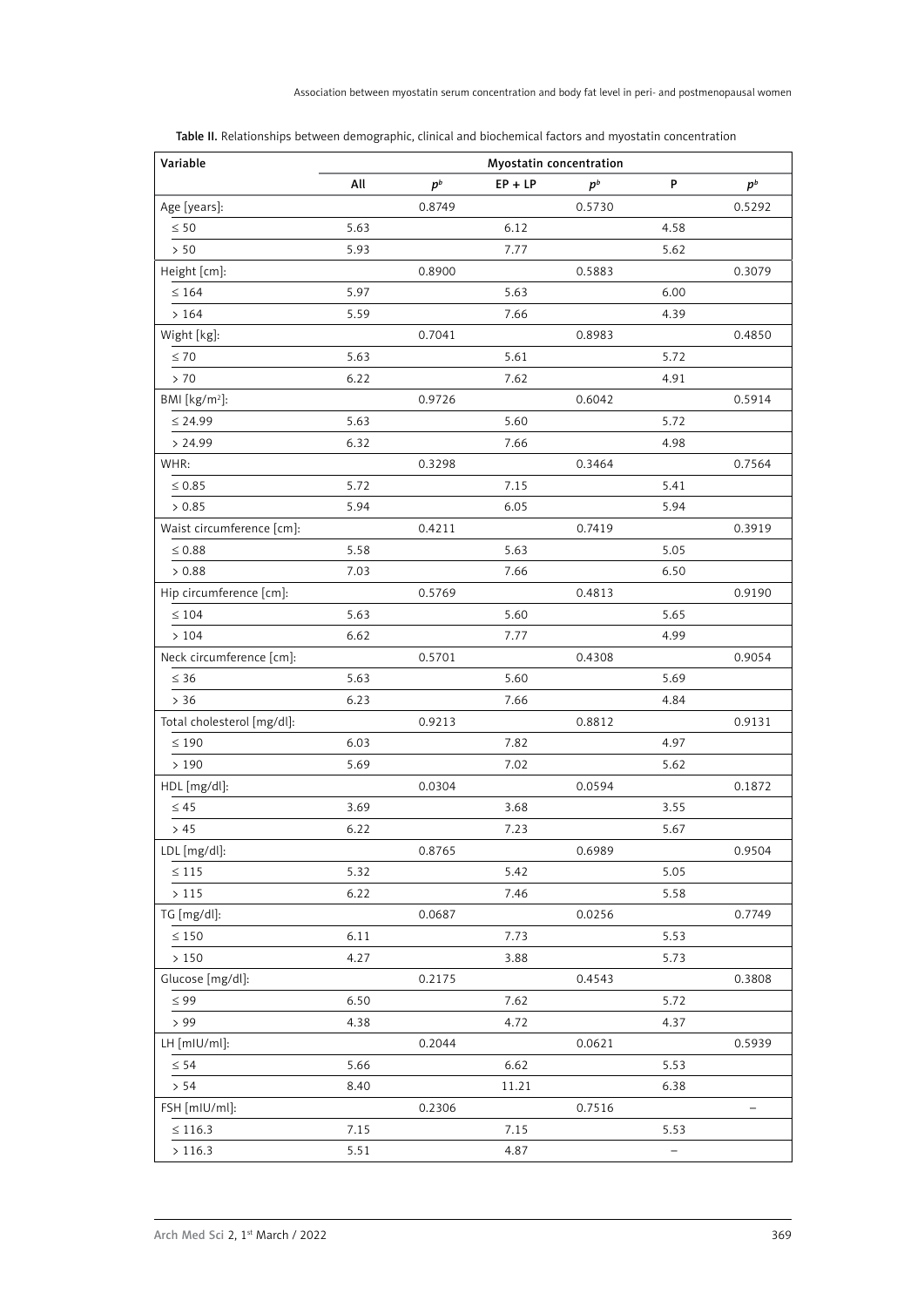Iwona Bojar, Radosław Mlak, Iwona Homa-Mlak, Monika Prendecka, Alfred Owoc, Teresa Małecka-Massalska

| Variable          | Myostatin concentration |                          |           |        |       |        |  |  |  |
|-------------------|-------------------------|--------------------------|-----------|--------|-------|--------|--|--|--|
|                   | All                     | $p^b$                    | $EP + LP$ | $p^b$  | P     | $p^b$  |  |  |  |
| E2 [pg/ml]:       |                         | 0.3832                   |           | 0.6963 |       | 0.6825 |  |  |  |
| $\leq$ 32.2       | 5.67                    |                          | 7.62      |        | 5.59  |        |  |  |  |
| > 32.2            | 6.23                    |                          | 7.03      |        | 5.32  |        |  |  |  |
| PGN [ng/ml]:      |                         | 0.0261                   |           | 0.1594 |       | 0.2143 |  |  |  |
| $\leq 0.73$       | 5.53                    |                          | 5.60      |        | 5.28  |        |  |  |  |
| > 0.73            | 7.84                    |                          | 7.92      |        | 7.58  |        |  |  |  |
| TTE [ng/dl]:      |                         | 0.5659                   |           | —      |       | 0.3902 |  |  |  |
| $\leq 76$         | 5.83                    |                          | 7.09      |        | 5.51  |        |  |  |  |
| > 76              | 7.66                    |                          | 4.98      |        | 10.33 |        |  |  |  |
| TSH [µIU/ml]:     |                         | 0.0948                   |           | 0.2697 |       | 0.1691 |  |  |  |
| $\leq 4.78$       | 6.06                    |                          | 7.15      |        | 5.62  |        |  |  |  |
| > 4.78            | 3.53                    |                          | 3.83      |        | 3.06  |        |  |  |  |
| FT3 [pg/ml]:      |                         | 0.7230                   |           |        |       | 0.7053 |  |  |  |
| $\leq 4.2$        | 5.83                    |                          | 6.23      |        | 5.53  |        |  |  |  |
| > 4.2             | 8.32                    |                          | 7.09      |        | 8.32  |        |  |  |  |
| FT4 [ng/dl]:      |                         | $\overline{\phantom{0}}$ |           | 0.2530 |       |        |  |  |  |
| $\leq 1.76$       | 5.94                    |                          | 9.95      |        | 5.58  |        |  |  |  |
| > 1.76            | 2.79                    |                          | 6.62      |        | 2.79  |        |  |  |  |
| Cortisol [µg/dl]: |                         | 0.2908                   |           | 0.1336 |       | 0.9426 |  |  |  |
| $\leq 22.4$       | 6.00                    |                          | 7.46      |        | 5.53  |        |  |  |  |
| > 22.4            | 4.65                    |                          | 4.45      |        | 4.84  |        |  |  |  |
| ACTH [ng/l]:      |                         | 0.2074                   |           | 0.1253 |       | 0.6559 |  |  |  |
| $\leq 63.6$       | 4.84                    |                          | 4.77      |        | 4.95  |        |  |  |  |
| > 63.6            | 6.50                    |                          | 8.01      |        | 5.62  |        |  |  |  |
| PFI:              |                         | 0.7005                   |           | 0.4728 |       | 0.8469 |  |  |  |
| $\leq 55$         | 6.22                    |                          | 7.38      |        | 5.67  |        |  |  |  |
| > 55              | 5.22                    |                          | 5.22      |        | 5.19  |        |  |  |  |
| HRT:              |                         | 0.7476                   |           | 0.1027 |       | 0.0563 |  |  |  |
| No                | 5.78                    |                          | 7.30      |        | 4.84  |        |  |  |  |
| Yes               | 5.86                    |                          | 3.70      |        | 6.31  |        |  |  |  |

Myostatin concentration was expressed as median (ng/ml), p<sup>p</sup> – Mann-Whitney U-test (non-parametric), EP – early perimenopause, *LP – late perimenopause, P – postmenopause, BMI – body mass index, WHR – waist-hip ratio, HDL – high-density lipoprotein, LDL – lowdensity lipoprotein, TG – triglyceride, LH – luteinizing hormone, FSH – follicle-stimulating hormone, E2 – estradiol, PGN – progesterone, TTE – testosterone. TSH – thyroid-stimulating hormone, FT3 – triiodothyronine, FT4 – thyroxine, ACTH – adrenocorticotropic hormone, PFI – physical fitness index, HRT, hormone replacement therapy.*



Figure 2. Comparison of myostatin serum concentration according to body fat classification *\*p = 0.0269.*

tration ( $p = 0.0463$ ) were independent predictive factors of the occurrence of high body fat. In the perimenopausal group significant independent factors which predict high body fat were WHR (*p* < 0.0001) and FT4 (*p* = 0.0343). On the other hand, in the post-menopausal group, only WHR (*p* < 0.0001) was an independent predictive factor of high body fat. Regression analysis results are presented in Table V.

## Discussion

The elevated body weight and an unfavorable redistribution of adipose tissue frequently observed in postmenopausal women may have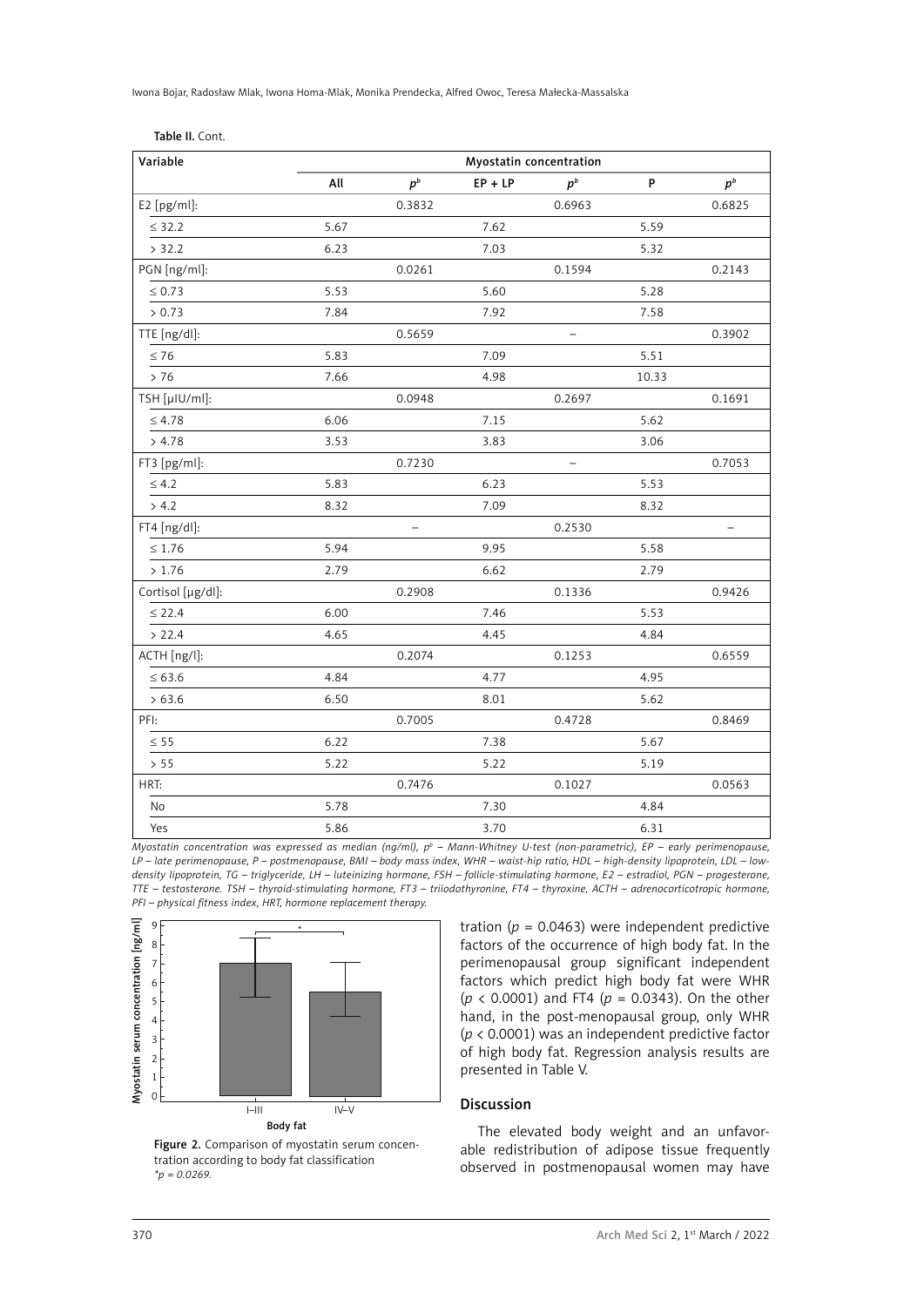|                           |                      | ₹                                             |            |                 | 만 + 다            |            |               | Δ.              |                  |
|---------------------------|----------------------|-----------------------------------------------|------------|-----------------|------------------|------------|---------------|-----------------|------------------|
|                           | $Low (n = 144)$      | ଜ<br>High (n = 15)                            | $\sigma^a$ | $10w(n = 68)$   | $H$ igh (n = 75) | $\sigma^a$ | $10w(n = 69)$ | $High (n = 88)$ | $\boldsymbol{d}$ |
| Age [years]               | 53 (44-66)           | 54 (44-64)                                    | 0.1472     | 49              | $\overline{6}$   | 0.3032     | 56.00         | 57.00           | 0.2855           |
| Height [cm]               | 164 (146-180)        | <u>ଜ</u><br>163 (138-17                       | 0.0001     | 165             | 163              | 0.0023     | 164.00        | 163.50          | 0.0233           |
| Weight [kg]               | 67 (42-146)          | 71 (45-98)                                    | 0.0003     | 69              | 70               | 0.2408     | 67.00         | 72.50           | 0.0030           |
| $BM [kg/m^2]$             | 24.3 (16.8-46.6)     | ତି<br>26.8 (18.8-44.                          | (0.0001)   | 24.3            | 26.6             | 0.0282     | 24.34         | 27.08           | 0.0001           |
| <b>WHR</b>                | $0.78(0.69 - 0.94)$  | $\widehat{\infty}$<br>$0.85(0.70-0.9$         | (0.0001)   | 0.78            | 0.85             | (0.0007)   | 0.78          | 0.84            | (0.0001)         |
| Waist circumference [cm]  | 80 (64-108)          | $(68 - 120)$<br>00                            | (0.0001)   | $80$            | $\infty$         | 0.0007     | 80.00         | 91.00           | (0.0001)         |
| Hip circumference [cm]    | $102(84-136)$        | 107 (88-136)                                  | 0.0001     | 102             | 107              | 0.0136     | 102.00        | 108.00          | 0.0001           |
| Neck circumference [cm]   | $35(28-44)$          | 36 (30-44)                                    | 0.0001     | $\overline{34}$ | 36               | 0.0093     | 35.00         | 36.00           | 0.0031           |
| 푼                         | $50.6(30.4 - 73.2)$  | <u>ଚ</u><br>51.1 (30.1-73)                    | 0.3216     | 50.0            | 50.0             | 0.9088     | 50.8          | 51.9            | 0.2799           |
| Total cholesterol [mg/dl] | 211.5 (119-335)      | 213 (129-330)                                 | 0.7047     | $86$            | 89               | 0.2330     | 223.00        | 217.00          | 0.3396           |
| HDL [mg/dl]               | $67(34 - 112)$       | 63 (38-114)                                   | 0.0679     | 99              | 63               | 0.7054     | 67.00         | 62.50           | 0.0296           |
| LDL [mg/dl]               | 122.7 (53.4-248.8)   | 4.8)<br>128.3 (55.4-22)                       | 0.7588     | 115.6           | 120              | 0.5009     | 136.40        | 135.20          | 0.4069           |
| TG [mg/dl]                | 85.5 (23-256)        | 94.5 (38-388)                                 | 0.0113     | 86              | 89               | 0.2330     | 83.00         | 97.50           | 0.0215           |
| Glucose [mg/dl]           | 89 (64-210)          | 90 (69-202)                                   | 0.1200     | $\overline{6}$  | $\overline{6}$   | 0.6145     | 87.00         | 91.00           | 0.0064           |
| LH [mlU/ml]               | 28.9 (1.2-96.6)      | ତି<br>25.8 (0.6-107                           | 0.3490     | 8.5             | 5.5              | 0.0521     | 36.10         | 32.25           | 0.0482           |
| FSH [mlU/ml]              | 52.6 (1.5-133.7)     | $\widehat{\infty}$<br>54.9 (2.2-155           | 0.5578     | 10.7            | 9.4              | 0.1192     | 83.04         | 74.47           | 0.0258           |
| E2 [pg/ml]                | $20(10-480)$         | $23(12 - 482)$                                | 0.3368     | $\mathcal{Z}$   | 85.5             | 0.6062     | 15.00         | 13.50           | 0.6106           |
| PGN [ng/ml]               | $0.28(0.15 - 20.8)$  | $\widehat{\pi}$<br>$0.36(0.15-23)$            | 0.0141     | 0.66            | 0.49             | 0.6375     | 0.26          | 0.17            | 0.0090           |
| TTE [ng/dl]               | 31.9 (10-81.9)       | 33 (7.4-91.2)                                 | 0.8562     | 31.4            | 34.4             | 0.8446     | 33.08         | 29.10           | 0.9676           |
| TSH [µlU/ml]              | $1.44(0.16 - 6.35)$  | ରି<br>$1.32(0.11 - 7.1)$                      | 0.1899     | 1.34            | 1.54             | 0.2611     | 1.26          | 1.35            | 0.4079           |
| FT3 [pg/ml]               | $3.2(2.4-3.9)$       | $3.2(2.1-5)$                                  | 0.2105     | 3.2             | 3.2              | 0.0304     | 3.20          | 3.20            | 0.5631           |
| FT4 [ng/dl]               | $1.09(0.75 - 1.53)$  | $\widehat{\phantom{a}}$<br>$1.12(0.72 - 1.5)$ | 0.6718     | $\overline{11}$ | $\frac{1}{11}$   | 0.7958     | 1.09          | 1.11            | 0.7130           |
| Cortisol [µg/dl]          | $11.3(4.1-29.6)$     | $11.8(4.8-34.9)$                              | 0.0943     | 11.7            | 10.8             | 0.2362     | 12.80         | 11.65           | 0.1566           |
| ACTH [ng/l]               | $12.1 (1.01 - 50.8)$ | $11.3(1 - 33.0)$                              | 0.2042     | 12.4            | 11.1             | 0.3142     | 11.93         | 11.35           | 0.4129           |
| Myostatin [ng/ml]         | $7.0(1.1 - 14.3)$    | $5.5(0.8-15.1)$                               | 0.0269     | 7.7             | 5.6              | 0.1837     | 6.2           | 5.0             | 0.0790           |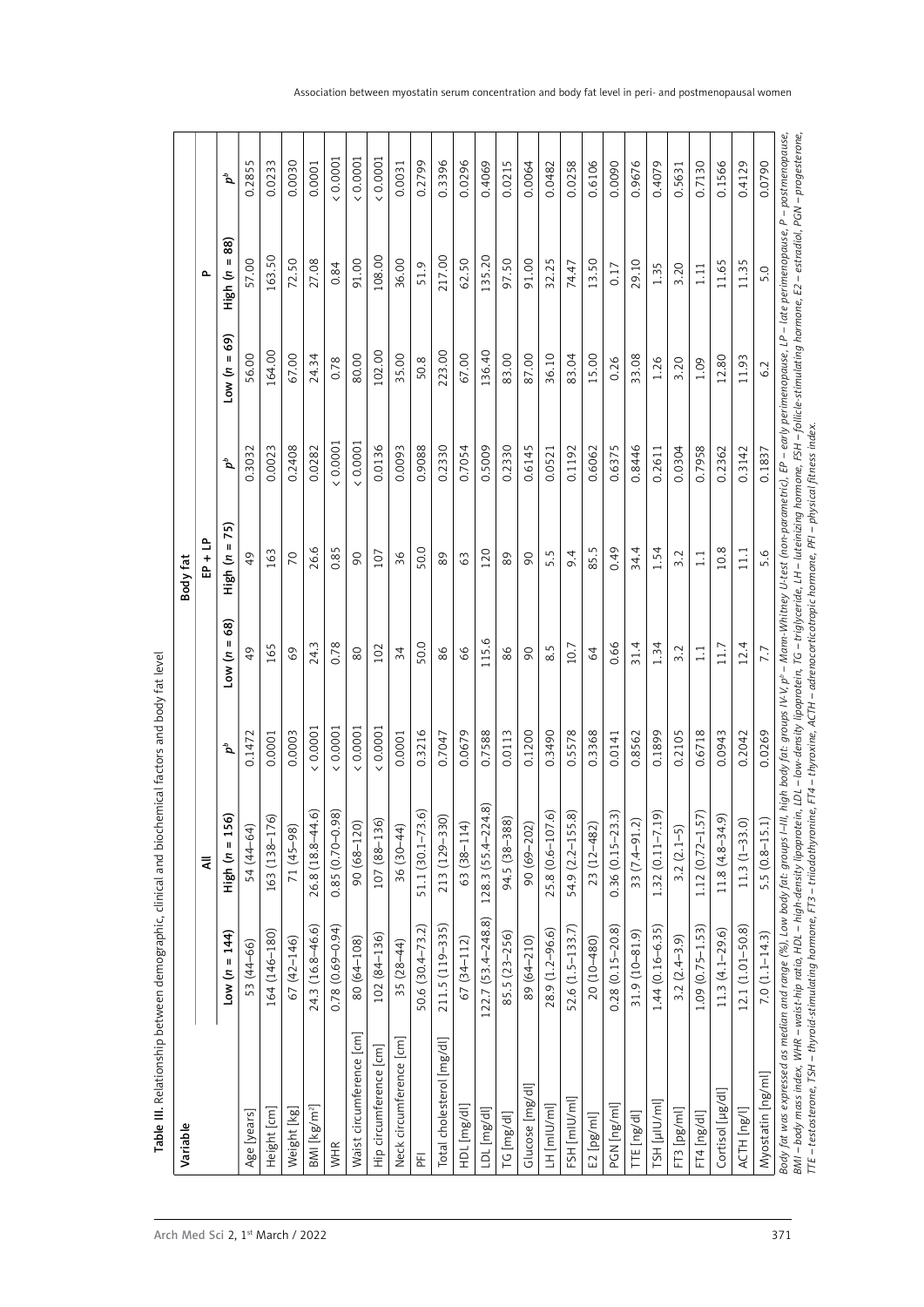Iwona Bojar, Radosław Mlak, Iwona Homa-Mlak, Monika Prendecka, Alfred Owoc, Teresa Małecka-Massalska

| Variable                  |          | All            |          | $EP + LP$ | P        |         |
|---------------------------|----------|----------------|----------|-----------|----------|---------|
|                           | rho      | p <sup>c</sup> | rho      | $p^{c}$   | rho      | $p^{c}$ |
| Age [years]               | $-0.011$ | 0.8517         | 0.046    | 0.6058    | 0.060    | 0.4791  |
| Height [cm]               | $-0.004$ | 0.9426         | 0.076    | 0.3966    | $-0.106$ | 0.2084  |
| Weight [kg]               | 0.024    | 0.6941         | 0.082    | 0.3613    | $-0.040$ | 0.6376  |
| BM [kg/m <sup>2</sup> ]   | 0.029    | 0.6336         | 0.065    | 0.4661    | $-0.007$ | 0.9337  |
| <b>WHR</b>                | $-0.088$ | 0.1472         | $-0.077$ | 0.3912    | $-0.085$ | 0.3113  |
| Waist circumference       | $-0.022$ | 0.7247         | 0.015    | 0.8696    | $-0.042$ | 0.6184  |
| Hip circumference [cm]    | 0.078    | 0.2030         | 0.152    | 0.0883    | 0.005    | 0.9491  |
| Neck circumference [cm]   | $-0.001$ | 0.9895         | 0.089    | 0.3191    | $-0.080$ | 0.3444  |
| BF [%]                    | $-0.078$ | 0.2003         | $-0.063$ | 0.4843    | $-0.099$ | 0.2398  |
| Total cholesterol [mg/dl] | 0.019    | 0.7502         | 0.024    | 0.7858    | 0.016    | 0.8455  |
| HDL [mg/dl]               | 0.078    | 0.1991         | $-0.025$ | 0.7838    | 0.181    | 0.0305  |
| LDL [mg/dl]               | 0.008    | 0.8936         | 0.059    | 0.5135    | $-0.017$ | 0.8418  |
| TG [mg/dl]                | $-0.096$ | 0.1159         | $-0.118$ | 0.1882    | $-0.084$ | 0.3169  |
| Glucose [mg/dl]           | 0.008    | 0.8947         | 0.063    | 0.4831    | $-0.042$ | 0.6148  |
| FSH [mIU/ml]              | $-0.037$ | 0.5458         | $-0.034$ | 0.7070    | 0.087    | 0.3005  |
| LH [mIU/ml]               | 0.007    | 0.9108         | 0.002    | 0.9828    | 0.090    | 0.2832  |
| E2[pg/ml]                 | 0.056    | 0.3621         | $-0.003$ | 0.9735    | $-0.023$ | 0.7815  |
| PGN [ng/ml]               | 0.155    | 0.0108         | 0.076    | 0.3984    | 0.194    | 0.0202  |
| TTE [ng/dl]               | 0.062    | 0.3123         | 0.020    | 0.8204    | 0.081    | 0.3372  |
| TSH [µIU/ml]              | $-0.064$ | 0.2979         | 0.045    | 0.6187    | $-0.179$ | 0.0323  |
| FT3 [pg/ml]               | 0.072    | 0.2393         | 0.023    | 0.7981    | 0.116    | 0.1659  |
| FT4 [ng/dl]               | 0.052    | 0.3971         | 0.041    | 0.6433    | 0.056    | 0.5076  |
| Cortisol [µg/dl]          | 0.028    | 0.6461         | 0.029    | 0.7421    | 0.052    | 0.5394  |
| ACTH [ng/l]               | 0.060    | 0.3280         | 0.199    | 0.0252    | $-0.064$ | 0.4496  |
| PFI                       | $-0.068$ | 0.2659         | $-0.079$ | 0.3796    | $-0.038$ | 0.6505  |

Table IV. Spearman's correlation between myostatin and other selected variables

*rho – Spearman's rank correlation coefficient, pc – Spearman's rank correlation test (non-parametric), EP* – *early perimenopause, LP* – *late perimenopause, P – postmenopause, BMI – body mass index, WHR – waist-hip ratio, HDL – high-density lipoprotein, LDL – lowdensity lipoprotein, TG – triglyceride, LH – luteinizing hormone, FSH – follicle-stimulating hormone, E2 – estradiol, PGN – progesterone, TTE – testosterone, TSH – thyroid-stimulating hormone, FT3 – triiodothyronine, FT4 – thyroxine, ACTH – adrenocorticotropic hormone, PFI – physical fitness index.*

many causes. However, there is growing evidence that myostatin may play a key role in the process of remodeling of body composition (which also concerns fat tissue). In our study we noted that not only known clinical or biochemical factors (e.g. WHR, TG or PGN) but also serum myostatin level may be associated with body fat level. On the other hand, myostatin concentration seems to be associated with HDL level. Moreover, we did not detect any associations between HRT use and either the level of body fat or myostatin concentration in blood serum.

It has been reported that during or after the menopause period dyslipidemias occur more frequently, and this seems to be an important risk factor leading to cardiovascular diseases. Moreover, after menopause elevated levels of apolipoprotein A, low-density lipoprotein (LDL) fraction of cholesterol and total cholesterol as well as a decrease of the HDL fraction of cholesterol are often

observed. Both decreased HDL and increased LDL are independent risk factors for ischemic heart disease. Despite the fact that menopause does not directly influence the fasting glucose level, it leads to a progressive decrease in glucose-stimulated insulin secretion. Moreover, in most tissues insulin resistance becomes more pronounced, which subsequently may result in higher risk of diabetes type 2 development. Han *et al.* noted that patients with type 2 diabetes mellitus had a lower serum myostatin level compared to healthy volunteers (matched by age and gender). In their study, the lower level of myostatin was independently related to metabolic syndrome, central obesity, increased TG and, similarly to our results, decreased HDL. They suggested that a higher myostatin level is related to favorable metabolic profiles, and therefore it may be a useful biomarker for metabolic disorders. On the other hand, in the study by Ma *et al.* (in southern Chinese women) serum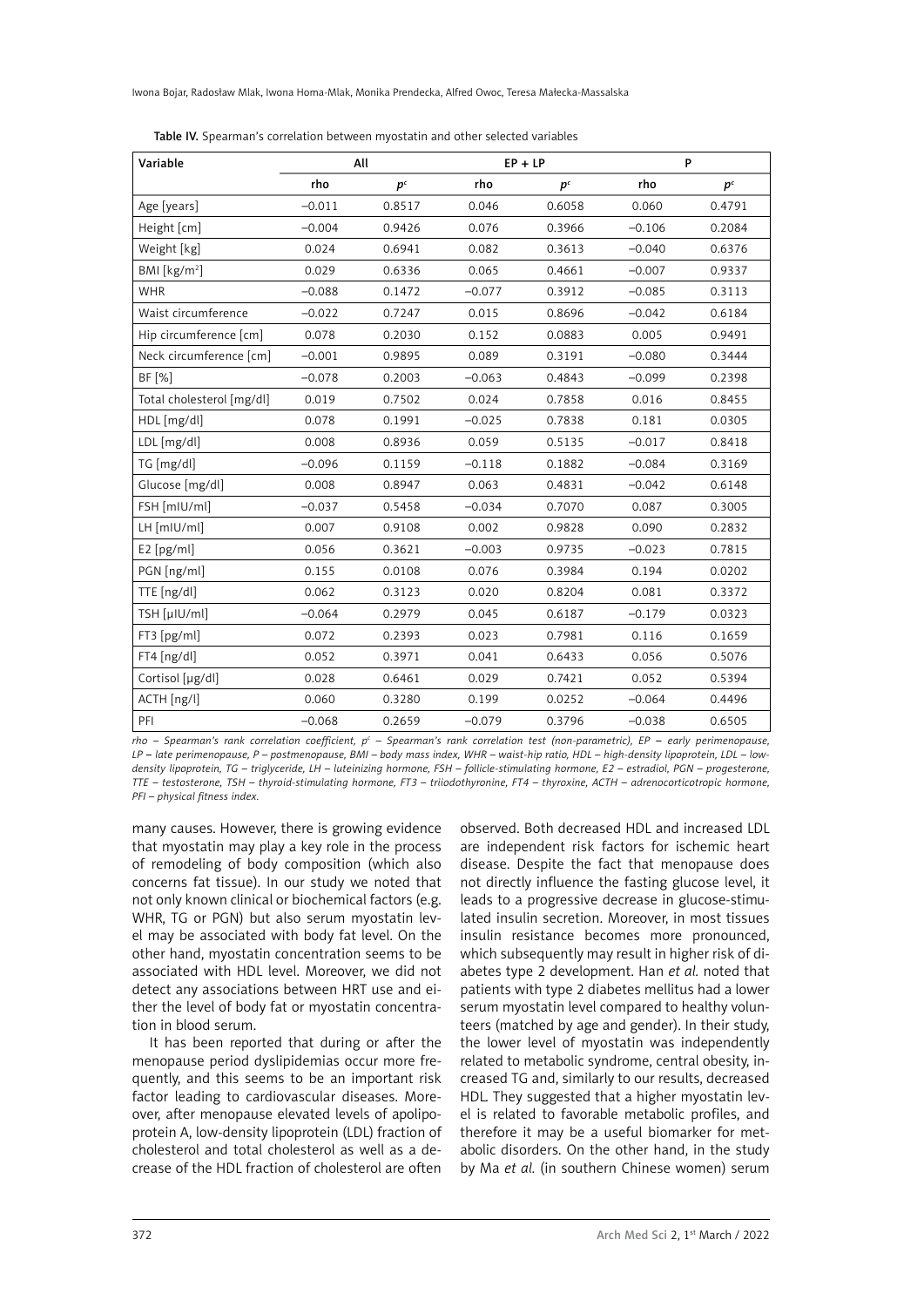| Independent variables     | All         |          | $EP + LP$   |          | P           |          |
|---------------------------|-------------|----------|-------------|----------|-------------|----------|
|                           | Coefficient | $P^{d#}$ | Coefficient | $P^{d#}$ | Coefficient | $P^{d#}$ |
| Age [years]               | 0.041       | 0.3846   | $-0.098$    | 0.3086   | 0.026       | 0.7641   |
| BMI [kg/m <sup>2</sup> ]  | $-0.047$    | 0.4034   | $-0.227$    | 0.0377   | 0.097       | 0.2577   |
| <b>WHR</b>                | 34.400      | < 0.0001 | 42.349      | < 0.0001 | 40.046      | < 0.0001 |
| Neck circumference [cm]   | 0.053       | 0.5676   | 0.213       | 0.1940   | 0.062       | 0.6729   |
| Total cholesterol [mg/dl] | $-0.014$    | 0.6252   | $-0.042$    | 0.3639   | $-0.007$    | 0.9139   |
| HDL [mg/dl]               | $-0.777$    | 0.3394   | $-2.215$    | 0.1109   | $-0.146$    | 0.9322   |
| LDL [mg/dl]               | 0.025       | 0.5391   | 0.086       | 0.1923   | $-0.004$    | 0.9632   |
| TG [mg/dl]                | 0.007       | 0.5018   | 0.020       | 0.2408   | 0.001       | 0.9433   |
| Glucose [mg/dl]           | $-0.007$    | 0.6557   | $-0.017$    | 0.4405   | 0.002       | 0.916    |
| FSH [mIU/ml]              | $-0.008$    | 0.3722   | $-0.034$    | 0.0778   | 0.005       | 0.7193   |
| LH [mIU/ml]               | 0.0001      | 0.9935   | 0.030       | 0.2674   | $-0.021$    | 0.4699   |
| E2[pg/ml]                 | $-0.001$    | 0.775    | $-0.001$    | 0.7378   | $-0.062$    | 0.0591   |
| PGN [ng/ml]               | $-0.072$    | 0.1811   | $-0.106$    | 0.1122   | $-3.174$    | 0.1228   |
| TTE [ng/dl]               | 0.006       | 0.5312   | $-0.001$    | 0.9569   | 0.029       | 0.0697   |
| TSH [µIU/ml]              | 0.059       | 0.7326   | $-0.180$    | 0.5652   | $-0.045$    | 0.8536   |
| FT3 [pg/ml]               | $-0.129$    | 0.836    | 1.264       | 0.2233   | $-2.027$    | 0.0884   |
| $FT4$ [ng/dl]             | $-1.573$    | 0.227    | $-5.106$    | 0.0343   | 0.143       | 0.9397   |
| Cortisol [µg/dl]          | $-0.050$    | 0.194    | $-0.134$    | 0.0963   | $-0.041$    | 0.5338   |
| ACTH [ng/l]               | $-0.025$    | 0.3033   | $-0.010$    | 0.8089   | $-0.018$    | 0.6213   |
| PFI                       | 0.045       | 0.0454   | 0.049       | 0.1345   | 0.056       | 0.1269   |
| Myostatin [ng/ml]         | $-0.057$    | 0.0463   | $-0.044$    | 0.5697   | $-0.040$    | 0.0624   |

Table V. Multivariate analysis of the role of selected factors in prediction of high body fat (IV-V) occurrence

*pd – logistic regression analysis, #overall model fit: p < 0.0001, EP* – *early perimenopause, LP* – *late perimenopause, P – postmenopause*, *BMI – body mass index, WHR – waist-hip ratio, HDL – high-density lipoprotein, LDL – low-density lipoprotein, TG – triglyceride, LH – luteinizing hormone, FSH – follicle-stimulating hormone, E2 – estradiol, PGN – progesterone, TTE – testosterone, TSH – thyroid-stimulating hormone, FT3 – triiodothyronine, FT4 – thyroxine, ACTH – adrenocorticotropic hormone, PFI – physical fitness index.*

myostatin was positively correlated only with TG (no significant association was found with HDL) [13, 15–20].

Currently there are limited data on the influence of myostatin on body fat in women during or after menopause. Most studies were performed on mice or cell line models and focused more on the body composition characterized by muscle tissue status. However, some of them have also raised the problem of the effect of myostatin on adipose tissue remodeling. In animal models using myostatin-deficient mice, a phenotype of increased myogenesis accompanied by reduced fat mass was observed [21–24]. Furthermore, the inhibition of adipogenesis in human mesenchymal stem cells or 3T3-L1 preadipocytes exposed to recombinant myostatin protein was reported [25, 26]. On the other hand, cachexia-like phenotype (including both muscle and fat reduction) was demonstrated in nude mice with an increased level of recombinant myostatin [27]. Contrary to the above studies, Guo *et al.* found that the deletion of adipose-specific myostatin had no influence on fat level or metabolic balance [28]. However, when compared to liver or skeletal muscle, adipose tis-

sue showed low myostatin expression, so deletion of adipose-specific myostatin may not significantly affect the total level of myostatin in circulation and, consequently, the change of adipose or muscle metabolism. One of the potential mechanisms of myostatin-induced metabolism change is the alteration of insulin sensitivity. In myostatin knockout mice increased AMP-activated kinase activity in skeletal muscle as well as increased Glut4 levels, Akt and phosphorylated Akt were observed [29]. When human myoblasts were stimulated for 24 h with myostatin, a significant (about 50%) decrease of Akt phosphorylation was observed [30]. Also *in vivo*, after insulin stimulation, p-Akt increased in the mechanism of elevated insulin sensitivity, thus suggesting that myostatin action may be altered during hyperinsulinemia [31]. Other authors have suggested that the absence of myostatin causes enhanced peripheral tissue fatty acid oxidation and elevated thermogenesis, which ultimately leads to increased fat utilization and reduced adipose tissue mass [32].

There are a few limitations of our study that should be discussed. First of all, we did not collect detailed data on the type of diet used by the sur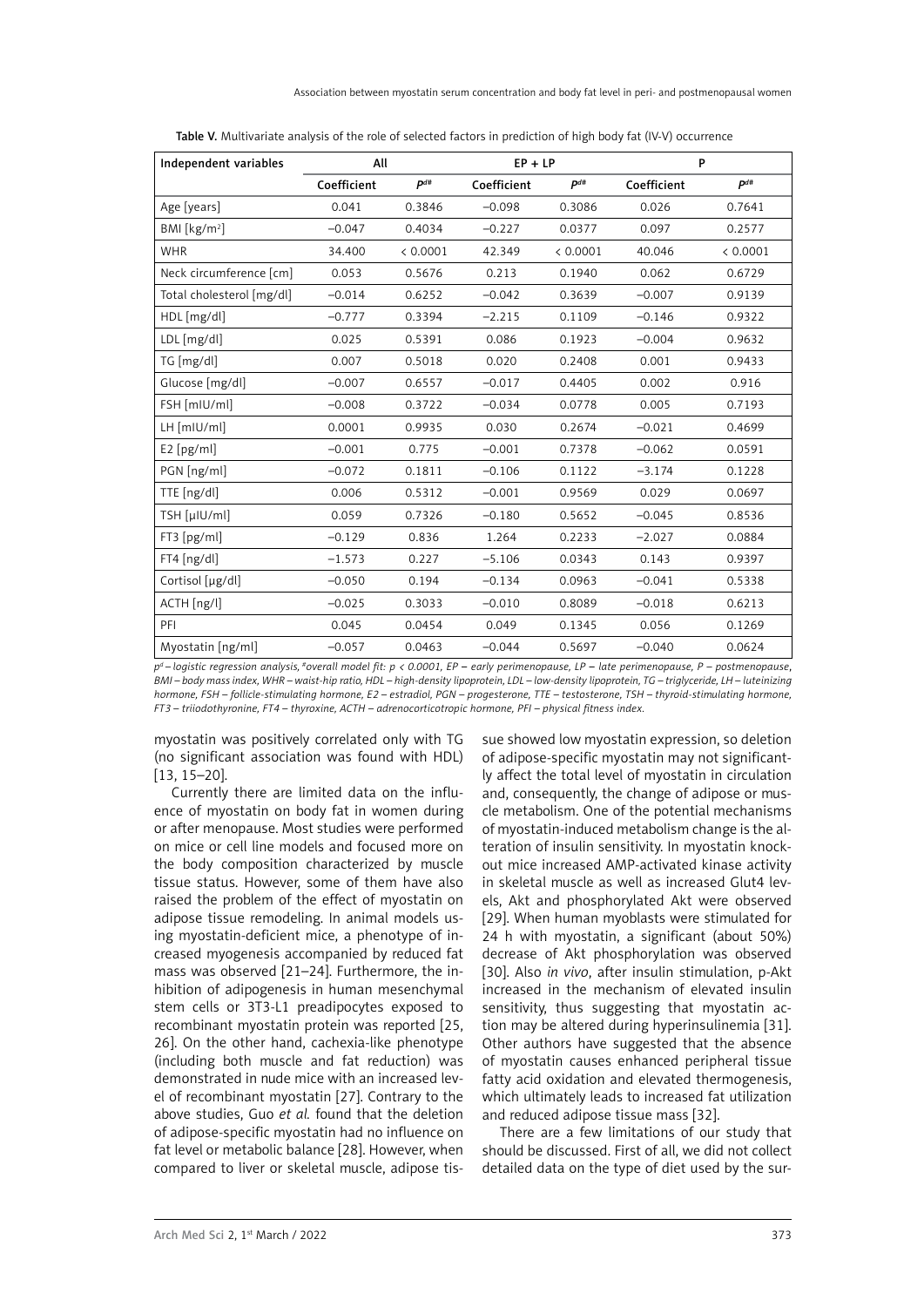veyed women. In addition, we did not monitor the subjects' physical exercise or any other physical activity before the study. The above information could certainly have a significant impact on the level of body fat as well as myostatin concentration in blood serum. All measurements were performed only at a single time point, which makes it difficult to precisely evaluate the relationship between circulating MSTN levels, adiposity and lean mass, in the context of hormonal alterations (and also the use of HRT) at the time of the menopausal transition. We used skinfold measurements for body fat assessment, which in many cases may fail to provide insight into visceral versus subcutaneous body fat. We did not collect data on lean mass, which could be very informative in the context of the main function of myostatin. However, the study group was relatively large and homogeneous (all tested women were of peri- or postmenopausal age and white-collar workers doing office work, and almost all investigated women stated in the questionnaires that they had followed a varied diet and performed only minimal physical activity). Further studies are necessary to evaluate the influence of particular diets and physical exercise on myostatin concentration and signaling in menopausal women.

To sum up, the existing knowledge allows us to suggest that myostatin exerts its effect on both skeletal muscle mass (as a negative regulator of development and regeneration preventing hyperplasia or hypertrophy of this tissue) and body fat mass (directly by anti-adipogenic influence or indirectly by decreasing its inhibitory effect, resulting in increase of muscle mass). The above processes may undergo substantial changes within the peri- or post-menopause period.

In conclusion, elevated body fat in peri- and postmenopausal women is related to a decreased level of serum myostatin.

### Conflict of interest

The authors declare no conflict of interest.

References

- 1. WHO: The European Health Report 2012. World Health Organisation 2012.
- 2. Borrelli F. Ernst E. Alternative and complementary therapies for the menopause. Maturitas 2010; 66: 333-43.
- 3. Gold EB. The timing of the age at which natural menopause occurs. Obstet Gynecol Clin North Am 2011; 38: 425-40.
- 4. Stuenkel CA, Santen RJ. An introduction to the Endocrine Society Clinical Practice Guideline on treatment of symptoms of the menopause. Post Reprod Health 2016;  $22.6 - 8$
- 5. Alperin M, Burnett L, Lukacz E, Brubaker L The mysteries of menopause and urogynecologic health: clinical and scientific gaps. Menopause 2019; 26: 103-11.
- 6. Fenton A, Panay N. Global consensus statement on menopausal hormone therapy – an update. Climacteric 2016; 19: 311-2.
- 7. Stachowiak G, Zając A, Pertyński T. Metabolic syndrome in women in menopausal period. Prz Menopauzal 2009; 1: 6-10.
- 8. Warren MP. Visceral fat accumulation: is it caused by estrogen deficiency? Menopause 2015; 22: 1030-1.
- 9. Van Pelt RE, Gavin KM, Kohrt WM. Regulation of body composition and bioenergetics by estrogens. Endocrinol Metab Clin North Am 2015; 44: 663-76.
- 10. Buehring B, Binkley N. Myostatin: the holy grail for muscle, bone, and fat? Curr Osteoporos Rep 2013; 11: 407-14.
- 11. Dschietzig TB. Myostatin from the mighty mouse to cardiovascular disease and cachexia. Clin Chim Acta 2014; 433: 216-24.
- 12. Hjorth M, Pourteymour S, Görgens SW, et al. Myostatin in relation to physical activity and dysglycaemia and its effect on energy metabolism in human skeletal muscle cells. Acta Physiol 2016; 217: 45-60.
- 13. Han DS, Chu-Su Y, Chiang CK, et al. Serum myostatin is reduced in individuals with metabolic syndrome. PLoS One 2014; 9: e108230.
- 14. Jackson AS, Pollock ML, Ward A. Generalized equations for predicting body density of women. Med Sci Sports Exerc 1980; 12: 175-81.
- 15. Patoulias DI. Is miRNA-375 a promising biomarker for early detection and monitoring of patients with type 2 diabetes? Arch Med Sci Atheroscler Dis 2018; 3: e119-22.
- 16. Michalska-Kasiczak M, Bielecka-Dabrowa A, Haehling S, Anker SD, Rysz J, Banach M. Biomarkers, myocardial fibrosis and co-morbidities in heart failure with preserved ejection fraction: an overview. Arch Med Sci 2018; 14: 890–909.
- 17. Choi Y, Chang Y, Kim BK, et al. Menopausal stages and serum lipid and lipoprotein abnormalities in middle-aged women. Maturitas 2015; 80: 399-405.
- 18. Stefanska A, Bergmann K, Sypniewska G. metabolic syndrome and menopause: pathophysiology, clinical and diagnostic significance. Adv Clin Chem 2015; 72: 1-75.
- 19. Reddy Kilim S, Chandala SR. A comparative study of lipid profile and oestradiol in pre- and post-menopausal women. J Clin Diagn Res 2013; 7: 1596-8.
- 20. Ma Y, Li X, Zhang H, et al. Serum myostatin in central south Chinese postmenopausal women: relationship with body composition, lipids and bone mineral density. Endocr Res 2016; 41: 223-8.
- 21. Lin J, Arnold HB, Della-Fera MA, Azain MJ, Hartzell DL, Baile CA. Myostatin knockout in mice increases myogenesis and decreases adipogenesis. Biochem Biophys Res Commun 2002; 291: 701-6.
- 22. McPherron AC, Lee SJ. Suppression of body fat accumulation in myostatin-deficient mice. J Clin Invest 2002; 109: 595-601.
- 23. Rebbapragada A, Benchabane H, Wrana JL, Celeste AJ, Attisano L. Myostatin signals through a transforming growth factor beta-like signaling pathway to block adipogenesis. Mol Cell Biol 2003; 20: 7230-42.
- 24. Liu K, Zhang X, Wei W, et al. Myostatin/SMAD4 signaling-mediated regulation of miR-124-3p represses glucocorticoid receptor expression and inhibits adipocyte differentiation. Am J Physiol Endocrinol Metab 2019; 316: E635-45.
- 25. Kim HS, Liang L, Dean RG, Hausman DB, Hartzell DL, Baile CA. Inhibition of preadipocyte differentiation by myostatin treatment in 3T3-L1 cultures. Biochem Biophys Res Commun 2001; 281: 902-6.